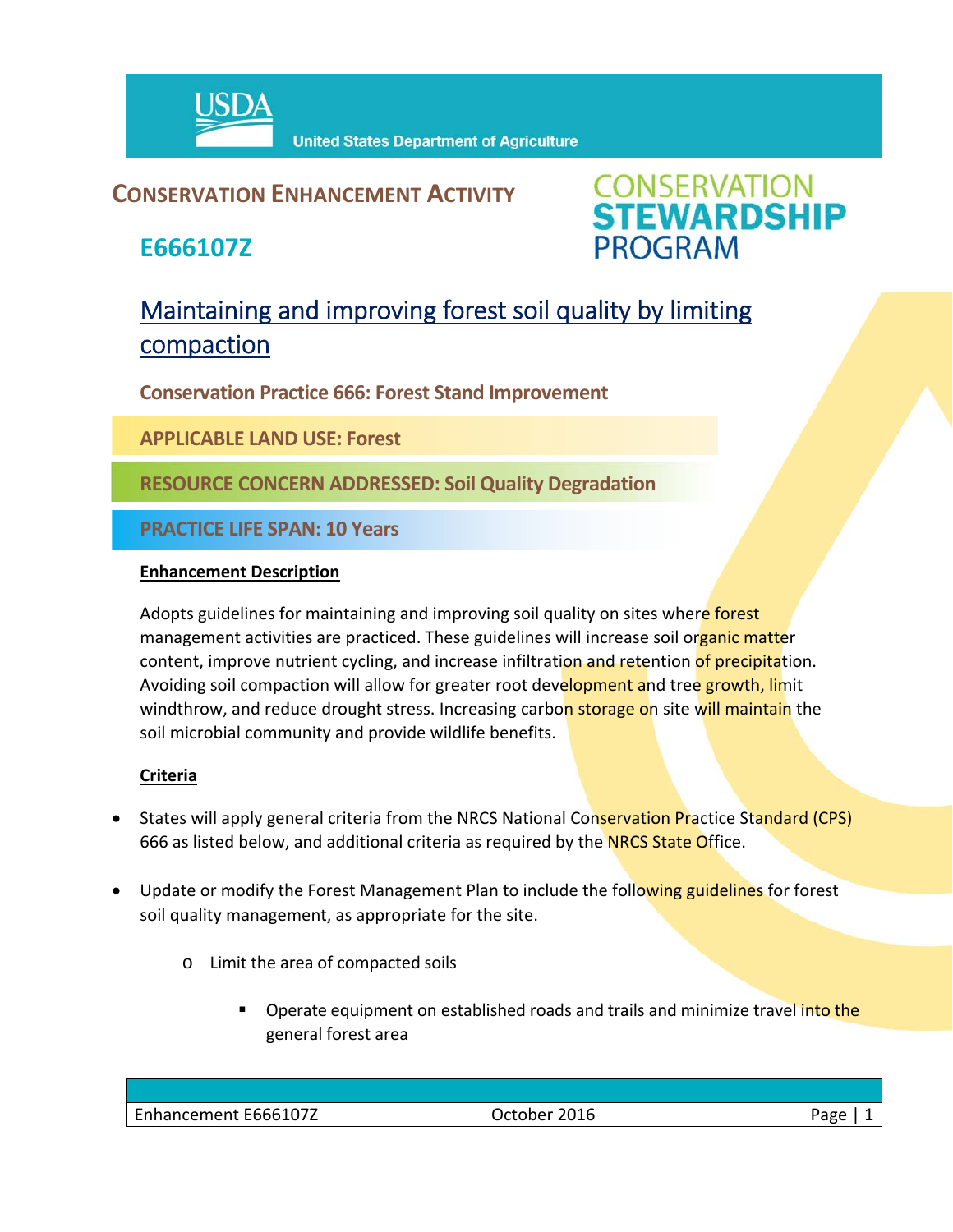

 Operate equipment on woody debris (slash) in areas with sensitive or wet soils



- Sequence forest management activities (back to front) to limit the number of equipment passes
- Use smaller and lighter equipment, track equipment, low PSI tires, and lighter loads. Where appropriate, use mules, draft horses or other animals for moving harvested trees
- Restore heavily compacted areas (e.g., by sub-soiling or other mechanical method)
- o Limit impacts of roads and landings
	- Avoid disturbing natural drainage channels (e.g., design road locations to minimize stream crossings and diversions)
	- Roads and landings occupy 5% or less of total wooded acreage
	- Establish cover on roads and landings that are not in use
- o Limit soil disturbance and control erosion
	- Avoid disturbing forest litter and the soil surface
	- Protect roads through the use of water bars/rolling dips
	- Establish cover on disturbed areas
	- **EXECT** Retain downed tops and other unharvested materials for ground cover, nutrient recycling, and organic matter retention
- o Maintain favorable conditions for forest growth
	- Control the amount of road use, and off‐road travel, to prevent erosion,

| $\overline{\phantom{0}}$<br>Enhancement E666107Z | − 10∟.<br>ctope.<br>____ | ∩מגּ |
|--------------------------------------------------|--------------------------|------|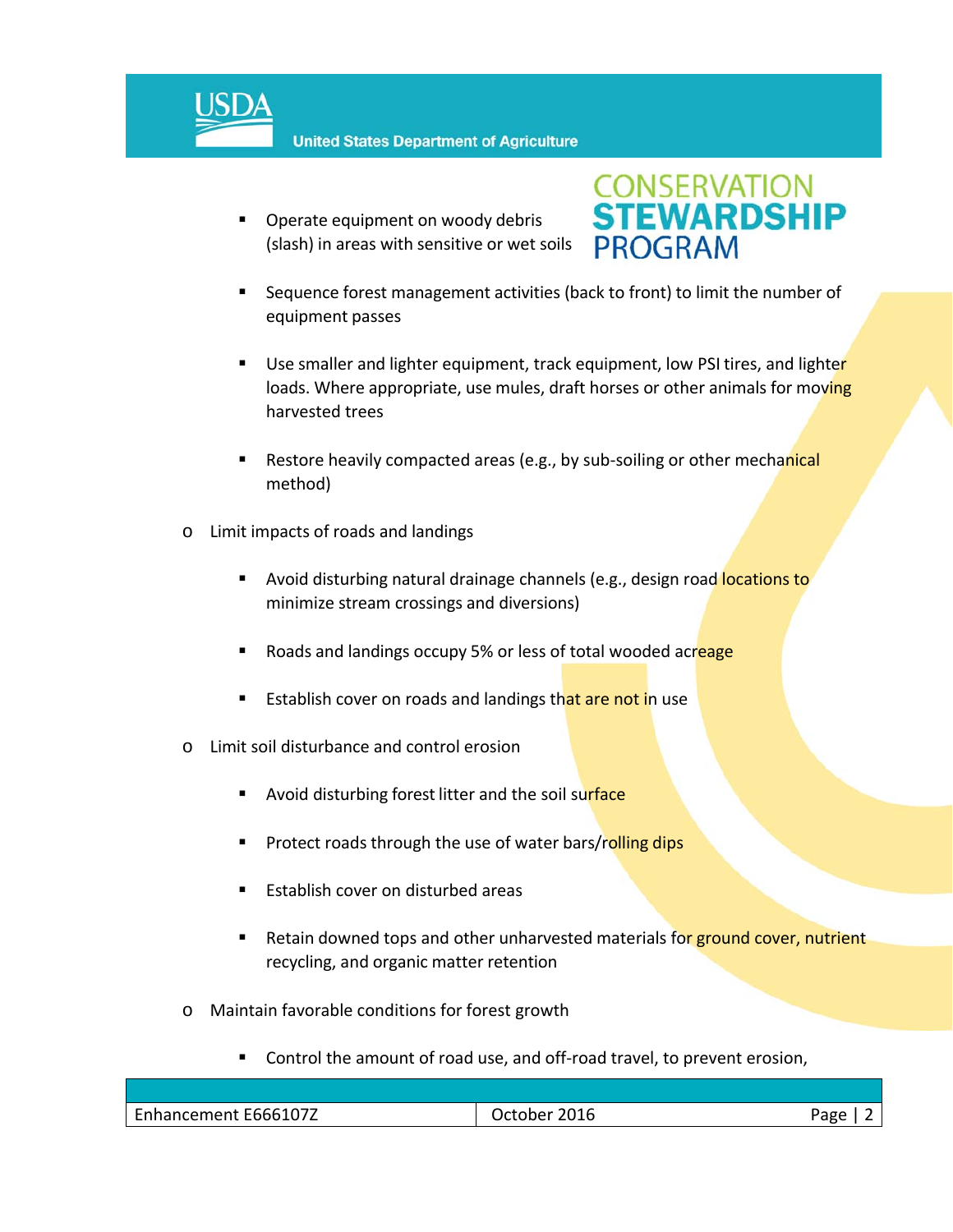

compaction, and disturbance of the soil surface





- Monitor the forest area for signs of insect damage, tree diseases, invasive plants, or other impacts on forest growth and health
- o Retain and enhance carbon storage to support soil ecologic functions
	- Follow stocking guidelines to maintain tree canopy cover (i.e., between the A and B lines of stocking guides at a minimum; preferably closer to the  $\overline{A}$  line). See the stocking chart shown below.
	- Add woody material to the soil by girdling or cutting non-merchantable trees or trees of undesired species
	- Use extended rotations to keep carbon on the site for a longer period
	- Retain fallen trees, branches, snags, downed tops and other unharvested materials for ground cover, nutrient recycling, and organic matter retention, in quantities as specified below, or by the NRCS State Office.
		- A For western conifer forests, maintain coarse woody residue:
			- that is greater than 3" in diameter,
			- **E** left lying on the soil surface, and
			- which meets the post-harvest target levels of the following chart:

|               | <b>Habitat Type</b>   | Target tons per acre of coarse woody debris |  |
|---------------|-----------------------|---------------------------------------------|--|
| Dry Forests   | Ponderosa pine types  | 5-13 tons/acre                              |  |
|               | Douglas-fir types     | 7-14 tons/acre                              |  |
|               | Grand fir types       | 7-14 tons/acre                              |  |
| Moist Forests | Western hemlock types | 16-33 tons/acre                             |  |

| Enhancement E666107Z | 2016<br><b>Jctober</b> | Page |
|----------------------|------------------------|------|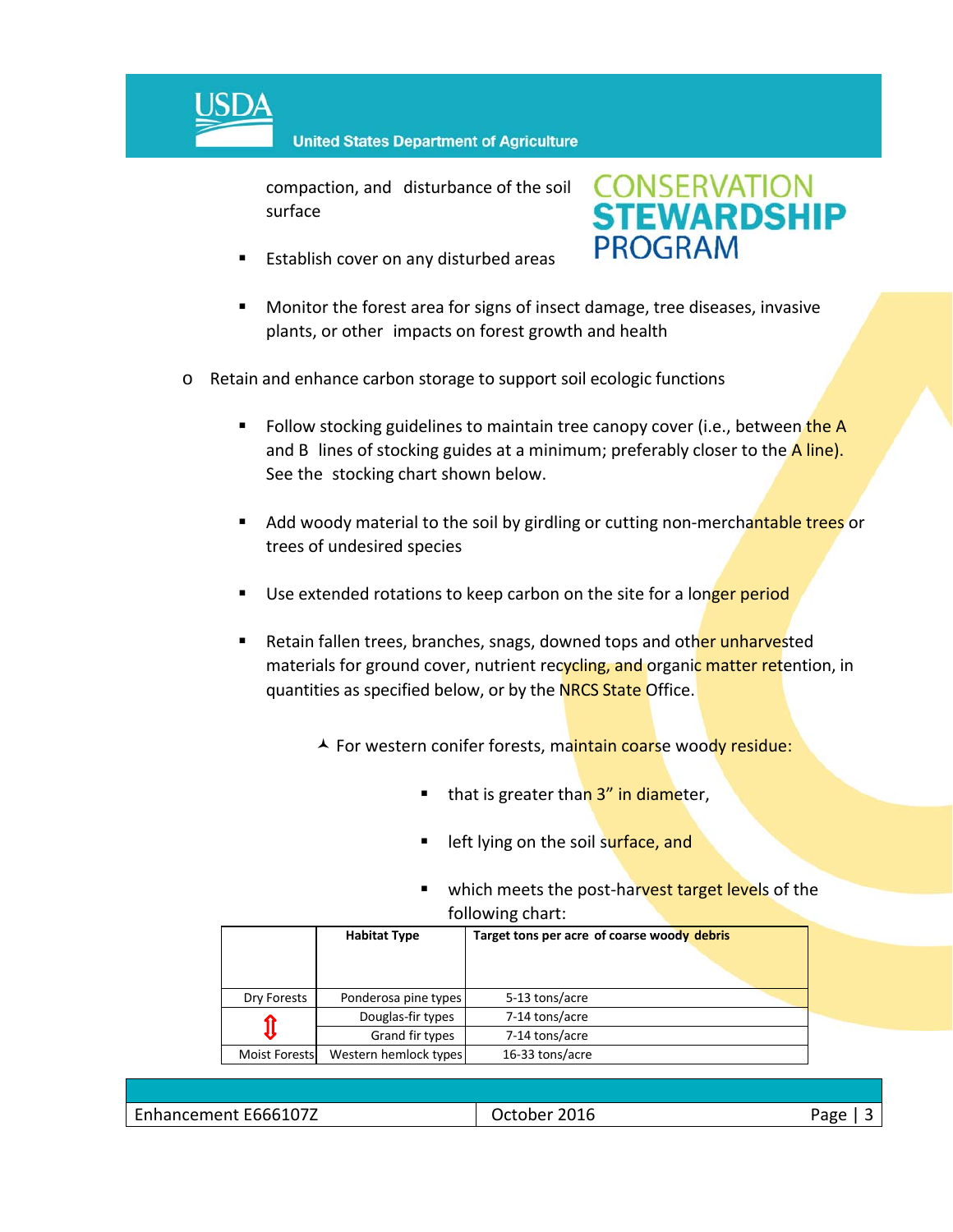

o Maintain soil productivity by soil testing and fertilization if needed (including options for fertilizing with manure, biochar, or other organic materials).



- o Identify and retain preferred tree and understory species to achieve all planned purposes and landowner objectives.
- $\circ$  Use available guidelines for species and species groups to determine spacing, density, size-class distribution, number of trees, and amount of understory species to be retained. Schedule treatments to avoid overstocked conditions using approved silvicultural/ stocking guides.
- o Describe the current and desired future condition of each stand that will be treated. Include the species, cover type, and size-class distribution. Stocking will be described in terms of crop trees per acre, basal area per acre, trees per acre, between-tree spacing, or by any other appropriate and professionally accepted density or stocking protocol.
- Refer to WIN-PST criteria in NRCS Conservation Practice Standard (CPS) Code 595, Integrated Pest Management, and comply with applicable State and local laws if an herbicide will be used.
- Time tree girdling or felling to avoid buildup of insect or disease populations.
- Implement forest stand improvement activities in ways that avoid or minimize soil erosion, compaction, rutting, and damage to remaining vegetation, and that maintain hydrologic conditions.
- Protect site resources by selecting the method, felling direction and timing of tree felling, and heavy equipment operation. For temporary access use NRCS CPS Code 655, Forest Trails and Landings, to protect soil and site resources from vehicle impacts. Use NRCS CPS Code 560, Access Road, for more heavily used roads associated with forest stand improvement activities.

| Enhancement E666107Z<br>2016<br>October<br>Page |  |
|-------------------------------------------------|--|